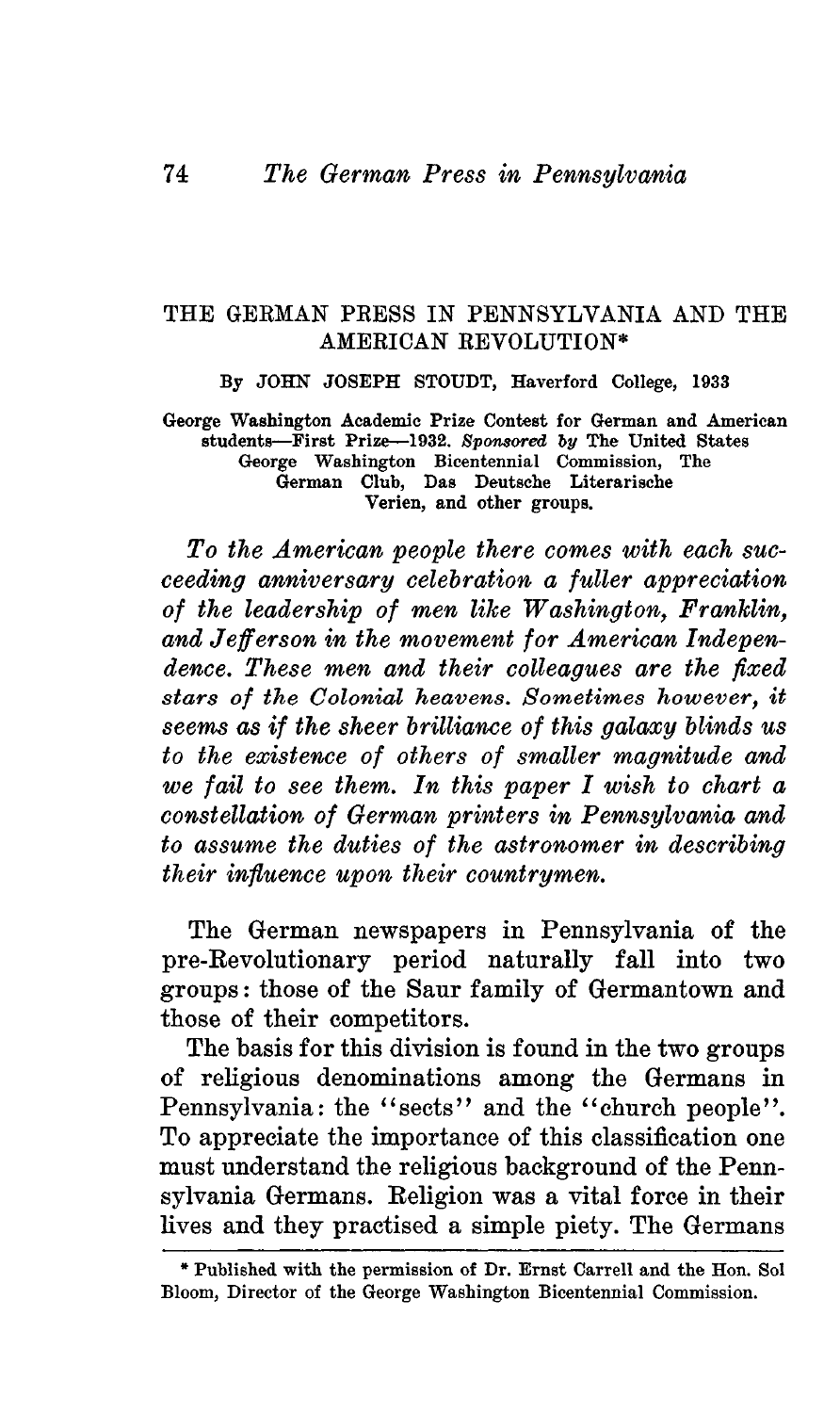evolved in "Penn's holy experiment" a "practical live-and-let-live Protestantism." The "sects" were less liberal in their beliefs than the "church people". They held that conversion was a personal experience, that legal procedure was wrong, that higher education was unnecessary, that an educated clergy was obsolete, that forms and rituals were worldly, and that the only reasonable attitude towards war was non-resistance. To this group belonged the Amish, the Dunkards, the Mennonites, and the Schwenkfeldians. The "church people'' believed in higher education, in a simple ritual, in the moral obligation to hold office, in an educated clergy, in organized charity, in formal legal procedure, and in military service when necessary. To this group belonged the Lutheran and the Eeformed. The Moravians were betwixt and between—on the side of the sects with certain issues and on the side of the church people with others.

It is obvious that this difference in ideals would give rise to two different political points of view. On the questions of military service and affirmation these German sects held views similar to those of the Quakers. In fact, some historians go so far as to say that the Quakers were spiritual descendants of Menno Simmons. Nevertheless, similar views drew the two sectarian groups together and a political alliance grew up between them. The Quakers had a tender regard for the religious scruples of these German sects. They granted them all the liberties which they themselves enjoyed. This concession was, however, not without a purpose for in this way the Quakers were able to control the Assembly. In a letter written by Dr. William Smith, the provost of the Philadelphia Academy, we are informed that the Quakers succeeded in manipulating the German vote so as to elect Assemblymen favorable to their views. Isaac Sharpless, late President of Haverford College, in his book *Quakerism and*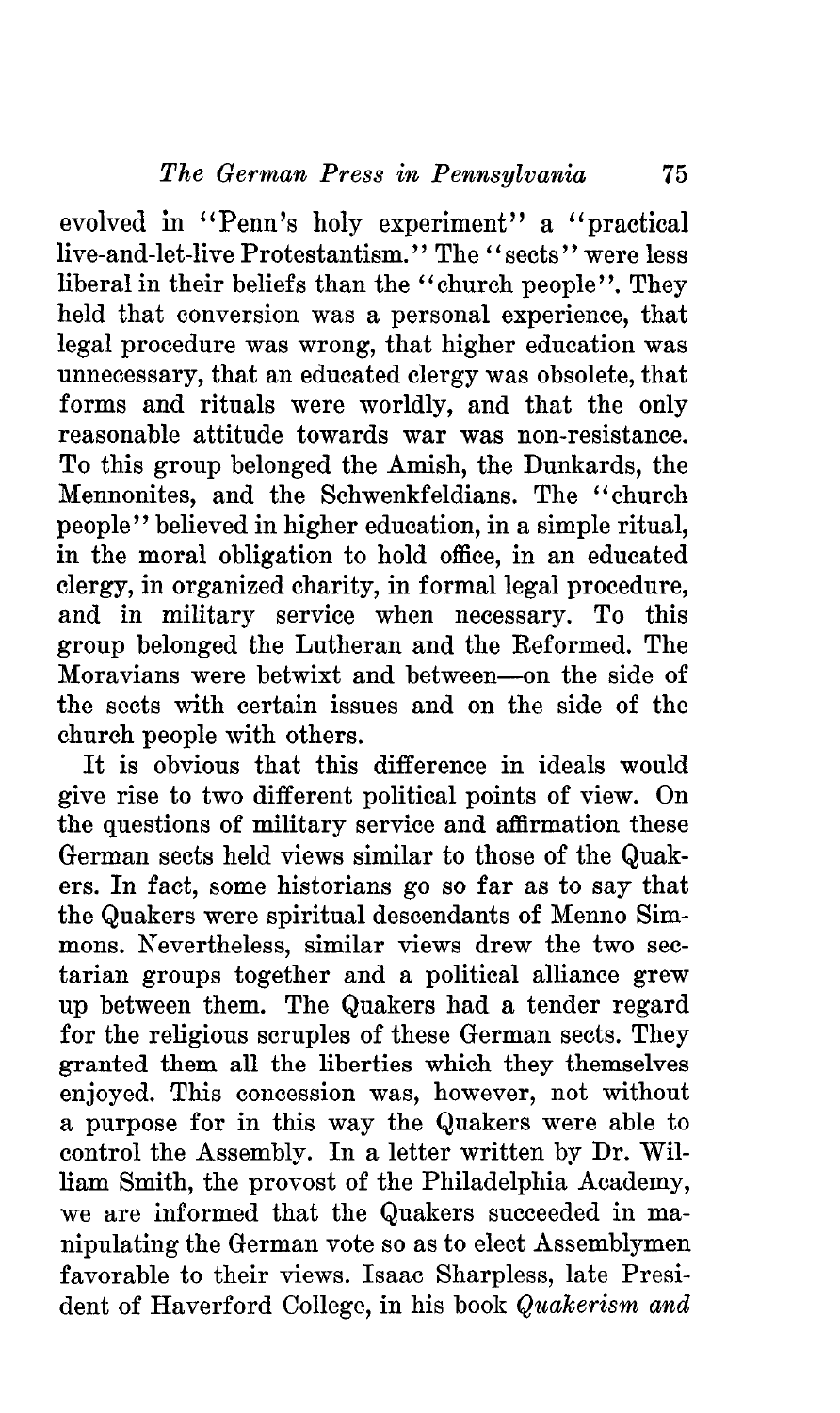*Politics,* says that the German peace denominations were committed to the Quaker principles

largely through the influence of Christopher Saur, the Dunkard printer of Germantown, who by means of his almanacs, newspapers, and other German publications, had secured a wide acquaintance and influence among them.

Christopher Saur's paper, *Der Hoch-Deutsch Pennsylvanische Geschicht-Schreiber: oder Sammlung Wichtiger Nachrichten aus dem Natur- und Kirchen-Reich,* ran from 1739 to 1777. This paper was issued by its founder till his death in 1758, when his son, Christopher II., took it over. He continued it until the first years of the Eevolutionary war when he was in turn followed by his two sons, Christopher III. and Peter.

This paper was undoubtedly the most influential German journal of the early Colonial period. Its purpose was not merely to give news, for in the publisher's address to the readers in the first issue he assures them that he does not intend publishing this paper merely to give news. He says that he is printing it in order that the most important stories and occurrences may create deeper impressions and more fervent meditation. This moral purpose made the paper almost a religious sheet and gave it additional weight in aligning the German sectarians with the Quakers in Provincial politics.

From the newspaper of Christopher Saur we cannot find adequate proof that he either favored or opposed the War for Independence. Only five issues are extant for the war period. In a poem printed in his calendar for 1778 we find his "sentiments" regarding the American Eevolution expressed. It is entitled *" Anrede eines nachdenlcenden Americaners an seiner Mitbuerger.* It runs in part as follows:

Thou once so happy land, by God and nature blest, And teeming with abundant joy; But now, alas, by sin and wrong and vice opprest, Thou seemst to wither and to die.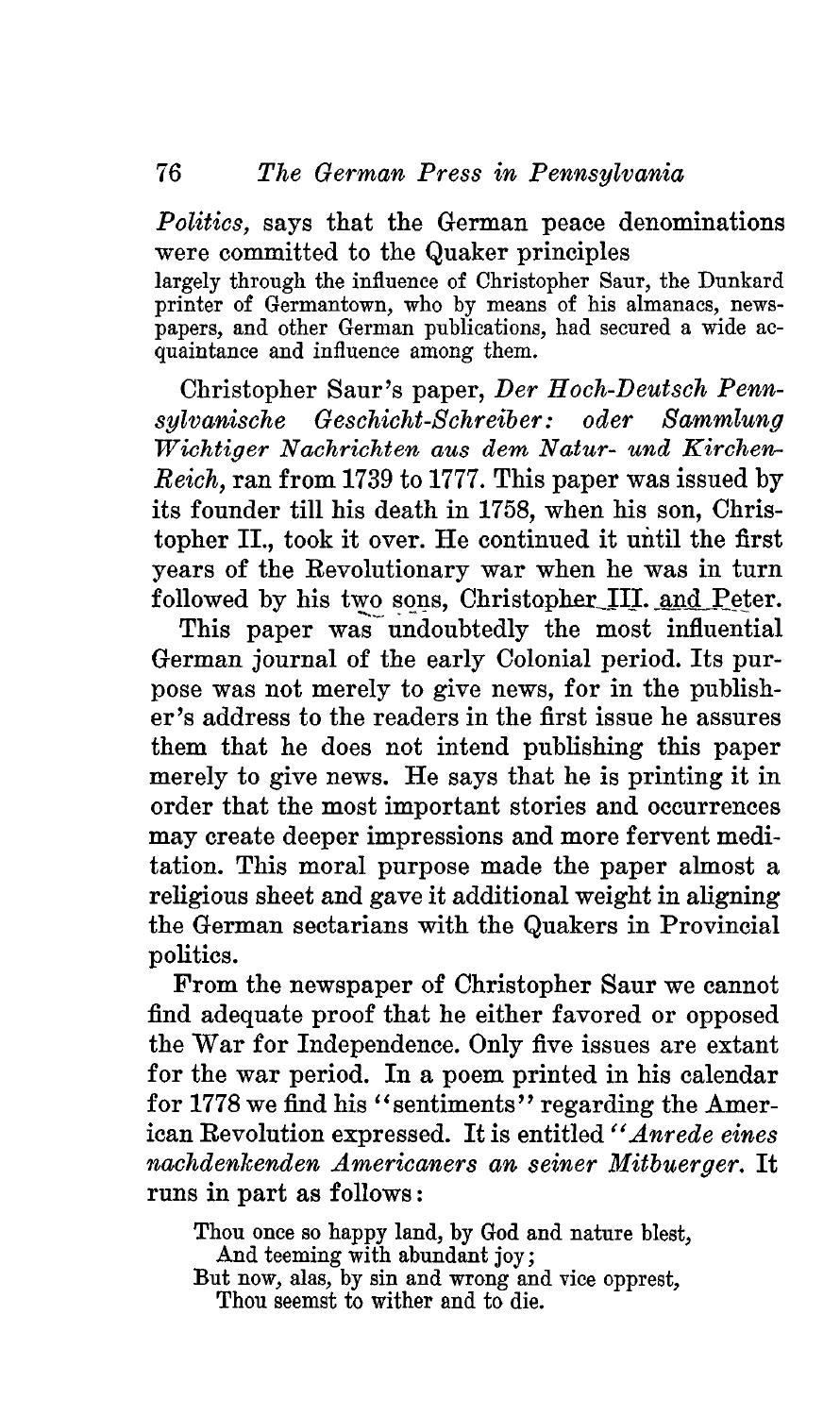Oh land! What art thou now ? A scene of dismal woes, Which bring forth pity and a thousand tears; Oppressed by rapine, murder, and a thousand foes Unknown in many bygone years. Now desolation, hunger, want stalk in the wake Of the avenger's bloody steel!

Earth's pregnant fields lie waste—untouched by hands Who tilled them without strife— Unwilling they grasp the sword and dash into the fight. What misery haunts this life!

For the greater part of the British occupation of Philadelphia Christopher II. was inside the British lines. A short time after his return to Germantown a company of Americans under McClean surrounded his home and arrested him. He was detained for several days near Valley Forge and finally was released upon an order of General Washington at the intercession of General Muhlenberg.

It was during the period of the British occupation of Philadelphia that the two sons of Christopher II. published the old paper under a new name: *Der Pennsylvanische Staats-Courier.* They made it a rabid and coarse Tory paper. The issue for February 18, 1778, contains a bitter attack on the patriots. The article declared that, if in a country bankrupt merchants (Bobert Morris) became state counselors and a dismissed postmaster (Benjamin Franklin) an ambassador to a royal court, the outlook was indeed dangerous. But, if the ministers of the gospel (Muhlenberg and Weyburg) became political market-criers and prescribed remedies for the State, these evils united and increased. The paper was partly intended for the Hessians in Philadelphia. Surely the patriots did not allow the sheet to circulate where they were in control. It had therefore a small circulation and a still smaller influence. When the British evacuated Philadelphia the sons fled to St. Johns, New Brunswick, where they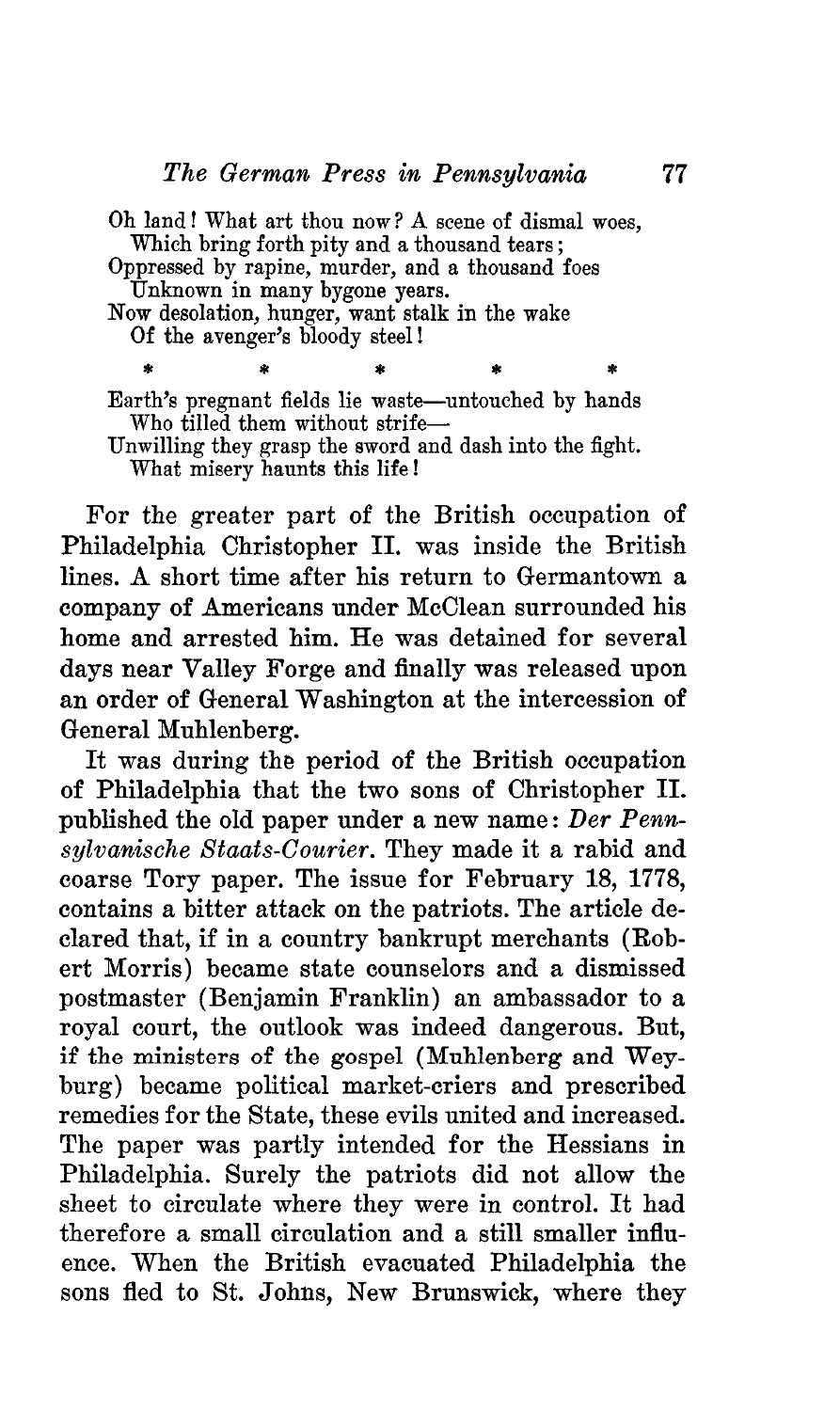published the *Royal Gazette.* When the American army entered the city the goods of both father and sons were confiscated and sold by the patriots.

It is difficult to determine the exact attitude of Christopher Saur II. with regard to the American Eevolution. He was an orthodox Dunkard, and as such he was opposed to war. External evidence would lead us to believe that he was sympathetic with the British. Whether the father was forced to suffer because of his sons, or because of his own actions, it is hard to say. Modern historians think that Christopher II. took a churlish attitude—one that was not even manly for a non-resistant to assume. The fact does remain, however, that the contemporary patriotic Americans considered all of the Saurs "unfriendly" to the cause of "Independency. *''*

Saur's papers had succeeded where others failed. They had a continuous existence for thirty-eight years. They were the recognized organs of the German sectarians and they had no real competitors in their field. Their influence extended even among the nonsectarians, for as early as 1754 Heinrich Melchior Muhlenberg in a letter to Benjamin Franklin deplores the influence which Saur was wielding over the Lutheran and the Eeformed by means of his paper. He declares that despite all efforts to undermine this influence, Saur still maintained the advantage, turning the Germans against their clergy and against everybody who endeavored to reduce them to order in church and state affairs.

But the German peace denominations were now no longer the majority of the Germans in Pennsylvania. The migration of these sects had practically ceased by 1725. The new waves of Germans were Lutheran, Eeformed, and Moravian. In the early years this group had no particular interest in politics for they were busy winning their farms from the forest and estab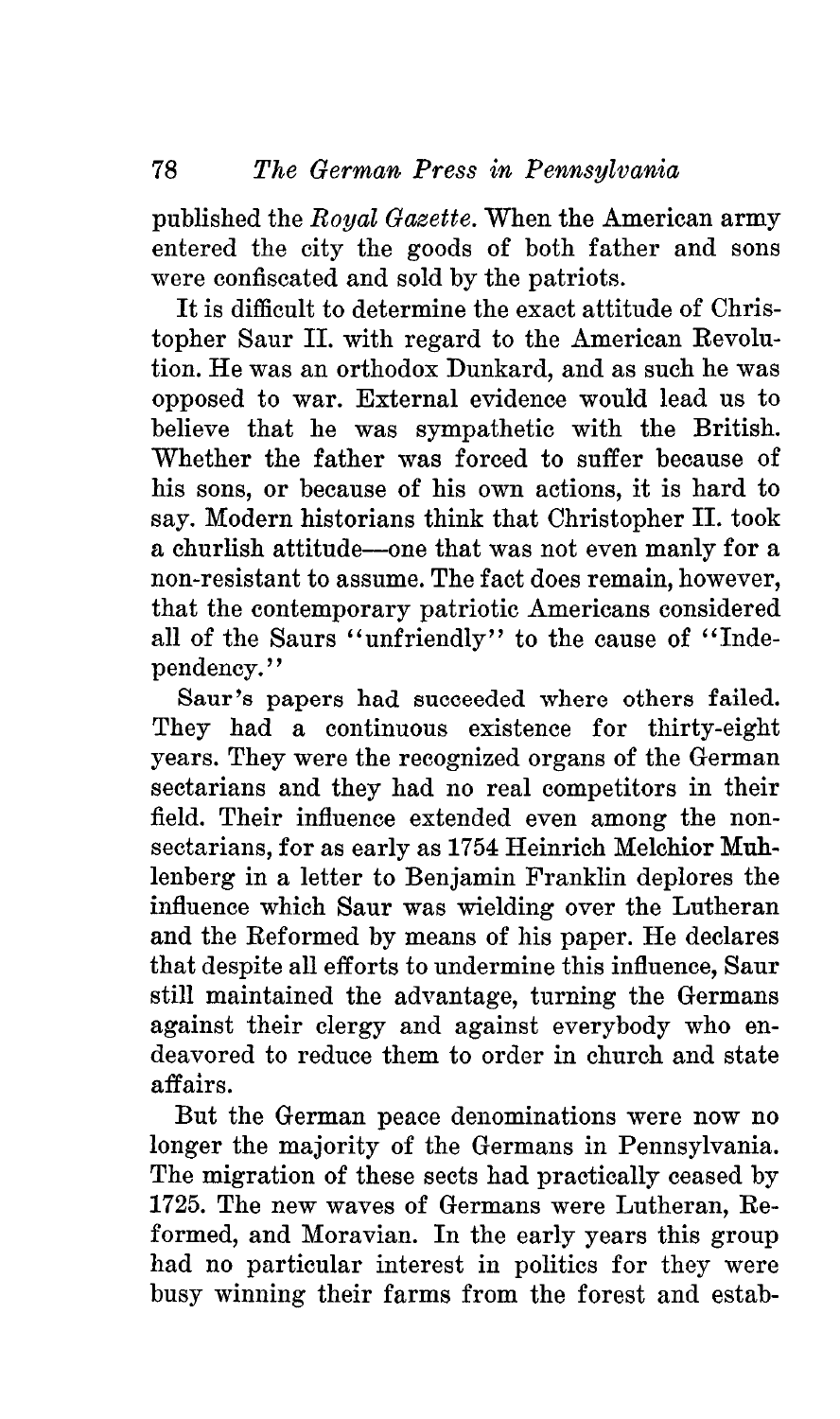lishing schools and churches. They were unorganized politically. With the appearance of educated leaders their status soon was changed. Such men as John Phillip Boehm, Count Nicolas Zinzendorf, Heinrich Melchior Muhlenberg, and Michael Schlatter were leaders in the awakening of these groups. They made them conscious of their strength.

Just as it was natural for the peace sects to form a political alliance with the Quakers so the church people were led by affinity and necessity into the liberal party. Their religious beliefs coincided very nearly with those of the Scotch-Irish Calvinists on the one hand and the English Puritans on the other. They had no objections of conscience to military service. In fact, many of them had borne arms in the Fatherland. Neither did they refuse to take oaths. Then, too, their social conditions led them into the liberal party. These new Germans were not descendants of persons who owed any loyalty to a British crown; they did not hold their lands in fief from a royal house; they did not come from families which had been in favor at court for generations. These men were pioneers—men who had conquered a wilderness and its savage inhabitants, and men who now claimed as their own the battlefields on which their victory had come.

In 1756, when the disgusted Quakers withdrew from the Provincial Assembly and the liberal Germans rose in power, the seed of the American Eevolution as far as this province is concerned was sown. The new political alliance of the English Whigs, the Scotch-Irish, and the German church-people was in truth a combination hard to defeat. Under the leadership of the cunning Benjamin Franklin this coalition was whipped into line. New stars appeared like meteors in the Provincial sky. Such names as Joseph Galloway, James Wilson, Eobert Morris, John Dickinson, and Thomas Paine superseded those of the old Quaker guard.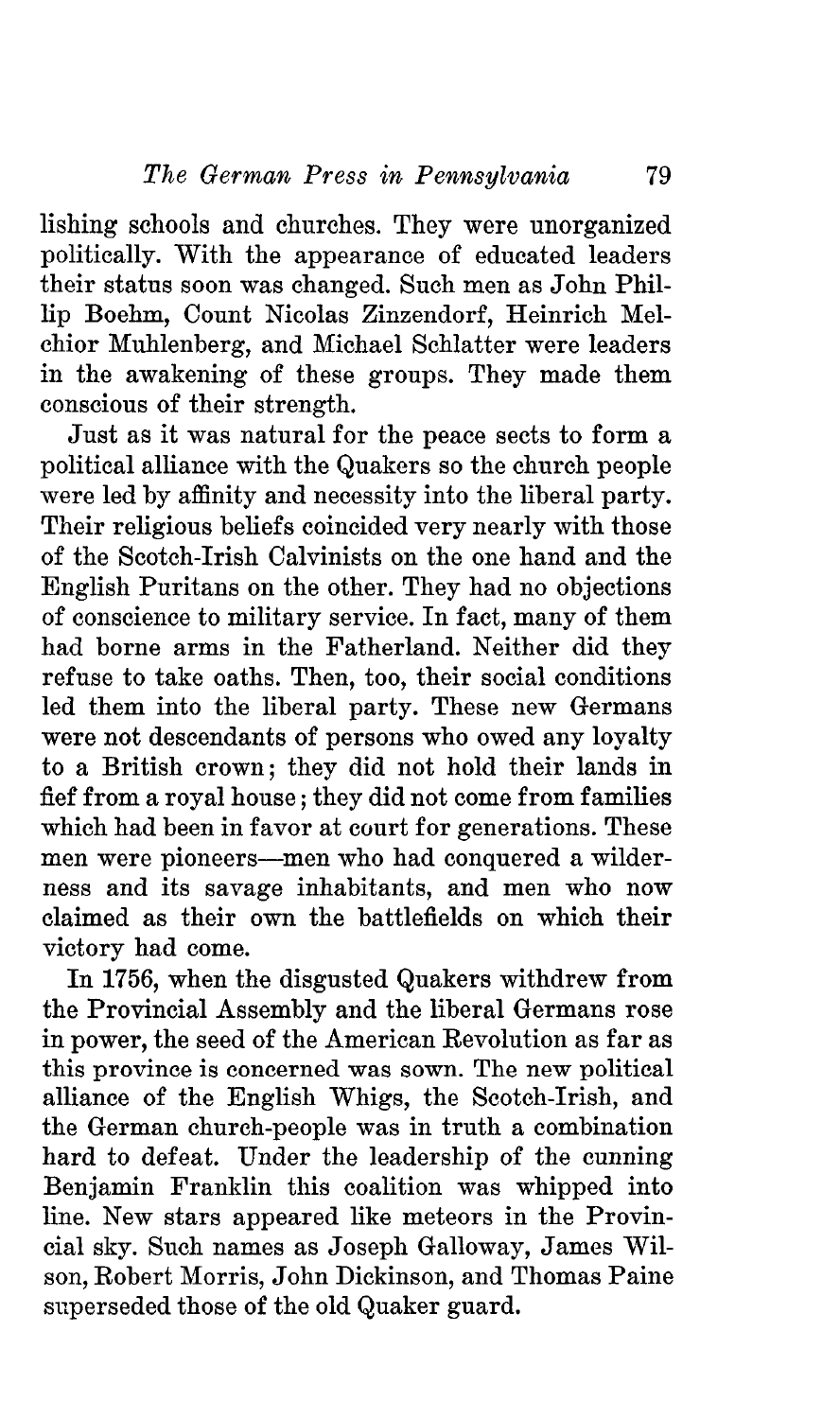Benjamin Franklin, prophet that he was, had seen the result very early. He constantly attempted to organize the German non-sectarians behind this phalanx of Scotch-Irish and Puritans. As early as 1732, he had attempted a liberal German newspaper but without success. Between the years 1749 and 1762 Franklin, or his associates in the printing business, attempted five other German newspapers and it was in cooperation with the *Deutsche Gesellschaft* that these were attempted. But all of them were shortlived and of little influence. They were poorly edited and their German was woefully and wonderfully made. The times were not yet ripe for the establishment of a German non-sectarian journal. Besides the Franklin and the Saur papers two other attempts were made at the printing of German newspapers but both of them ran only for a short time.

When John Heinrich Miller began to publish *Der Woechentliche Philadelphische Staatsbote* on the 18th of January, 1762, the sectarian journal of the Dunkard Saurs at last found a dangerous competitor. Heinrich Miller was a man of wide experience in the printing business and he was possessed of a thorough knowledge of the mechanical side of the trade. He had served his apprenticeship under Brandmueller in Basel. After twenty years service as a journeyman—during which period he wandered all over Western Europe—he came to America with Zinzendorf in 1741. The next year he accompanied the Count on his first visit to the Indians. Soon thereafter he went back to Marianborn to establish the first Moravian printing press. In 1751, he came to America the second time and after a brief attempt at printing in Bethlehem he went to Philadelphia where he worked for Saur, Bradford, and Franklin. In 1752, he printed a German newspaper in Lancaster in company with one S. Holland and with the backing of Benjamin Franklin. In 1754, he returned to Germany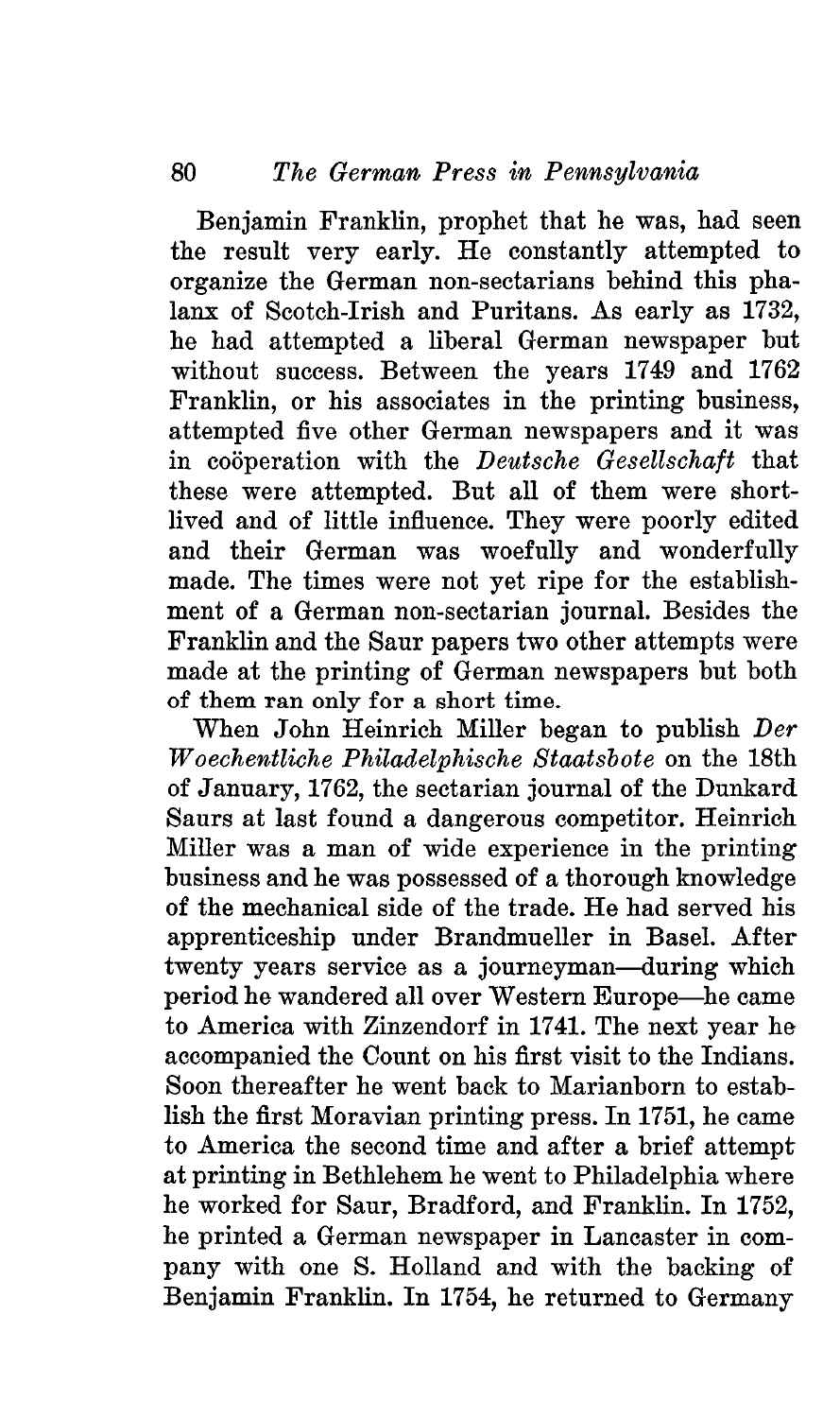and three years later he was in London publishing at the request of the commander a newspaper for the 14,000 Hessians then quartered there. In 1760, he came to America for the last time and started a printing establishment of his own.

Direct evidence is lacking to prove that Benjamin Franklin was the financial backer of the *Staatsbote.* Circumstances would lead us to believe that he was at least its spiritual father. During a part of his second visit to America, Miller had worked in Franklin's shop as the supervisor of his German printing, and Miller was in London from 1757 to 1761—the same time as Franklin. We cannot help speculating that the sullen and defeated candidate for the Assembly urged Miller to come to America and publish a liberal German newspaper for those "boors" who had defeated him.

Heinrich Miller was a man well qualified to become the German champion of American Independence. He had worked at his trade in Germany, Switzerland, Holland, Belgium, England, Scotland, Ireland, and the Colonies and this wide experience gave him an international outlook—an outlook so necessary in that fermenting period. His experience with the Hessians in London undoubtedly gave him an insight into British policy. His mental make-up was essentially and basically liberal—he was an uncompromising idealist. Both by his logic and by his humor did he convince. In these respects he was far the superior of the younger Saur who had spent all his life among the narrow sectarians of Provincial Pennsylvania.

With the passing of the Stamp Act the struggle between the Colonies and the mother country assumed larger proportions. In the *Staatsbote* for April 2,1765, Miller first mentions the act. He says that it is "rumored" that such an act is contemplated. When Miller announced that the act was to go into effect on the first day of November, 1765, he rememberably added:

**VOL. LIX.—6**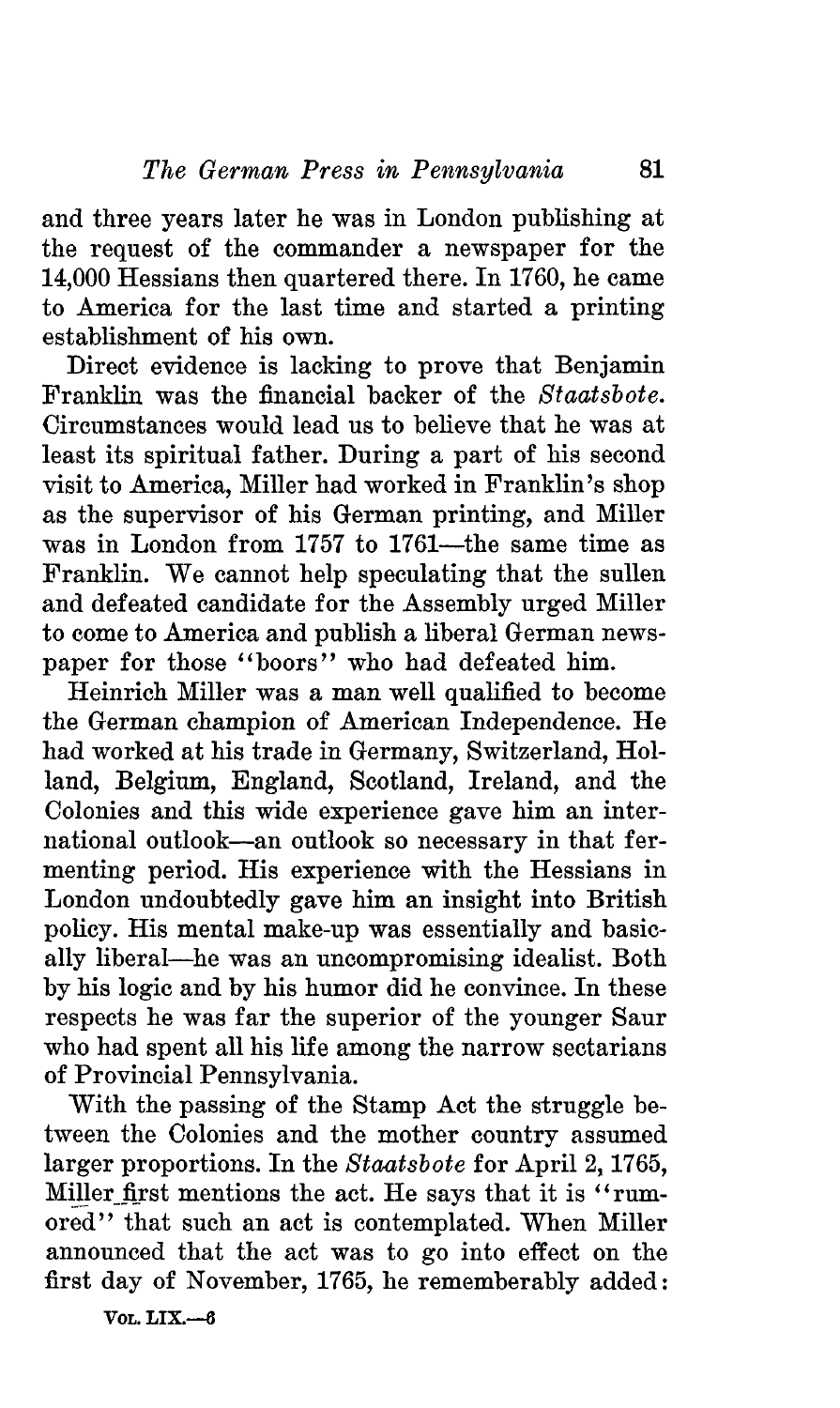The great Lisbon earthquake also occurred on All-Saint's Day! After this he often attacked the act in his sheet. On the 28th of October of the same year he sorrowfully notified his readers that he would have to suspend publication of his celebrated paper unless a way could be discovered to avoid paying the hated tax. In the lower right hand corner of this issue he printed a skull-andcross-bones with the caption:

> Dis ist der Platz fuer Der Todespein Erregender Staempel

Three days later he published an *Abscheids Geschenk*. On the 18th of November the *Staatsbote* re-appeared on unstamped paper. When the news of the Stamp Act reached Philadelphia, Miller gleefully published it.

For a short time thereafter Miller was irenic and conciliatory. He was, however, convinced that if Parliament exercised the Colonies to the utmost, disastrous consequences would follow. He was not yet quite prepared to advocate strenuous measures. His tone was decidedly bitter, to be sure, but he sought a peaceful solution. He was insistent upon what he called "colonial rights." He defended William Pitt—with whom he most likely was acquainted—and printed in large type the words of the Great Commoner:

Ich freue mich dass Amerika sich wiedersetzt hat.

In the same issue he translates a couplet from Matthew Prior's *An English Padlock:*

> Be to her virtues very kind; Be to her faults a little blind;

into

Ihre Fehler uebersetzt Ihre Tugenden erhoelt.

Miller along with many of the patriots finally was driven to the conclusion that Great Britain had ulterior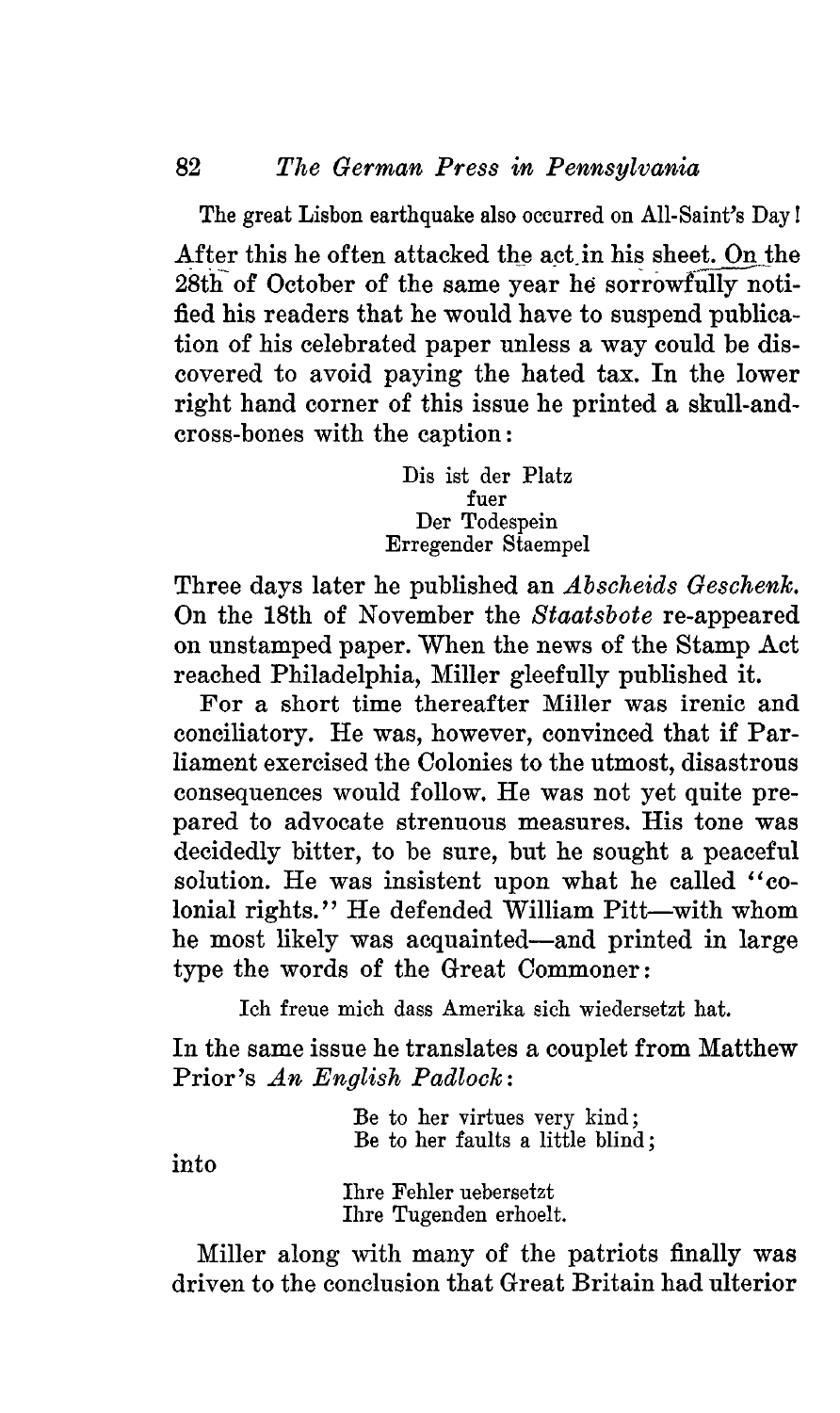motives in respect to her policy in America. He thought that the repeal of the Stamp Act was only a temporary conciliatory measure preceding harsher acts in the future. Soon after the repeal Miller published the following:

Es ist wie gesagt wird, ein Plan in ueberlegung ein billige und leichte Landtax in alle Brittischen Provinzen in Nord Amerika einzufuehren, welche, ohne die Unterthanen in Noth zu bringen, die letzte Wiederrufung der Stampel Act mehr als ersetzten wird.

## To this he added:

Es ist zu hoffen dass dieser Plan mit der Staempeley gleiches Schicksal haben werde.

Not only did Miller fall in line with the movements in the colonies seeking closer union but he became their ( German champion. He rendered "The Sons of Freedom" into *"Die Soehne Der Freiheit"* and used it as a collective term to describe the patriots. He sends forth that clarion call:

> Durch Zusammenhalten stehen wir, Durch Trennung fallen wir. United we stand! Divided we fall!

The events which crowded the period between the repeal of the Stamp Act and the first rumblings of war were duly recorded by Miller. He constantly emphasized the injustice of England. After the closing of the port of Boston he printed accounts of meetings held in the various Pennsylvania Counties to decide what action should be taken. In 1774 through a pamphlet he appeals to the people of Philadelphia and vicinity to suspend all business on the first day of June to show their sympathy for the Bostonians. It soon became evident to Miller that the mother country would not institute reform measures. He was beginning to believe that resistance was the only alternative. From the year 1775 on there is a decided tone for armed resistance.

The whole Continental atmosphere now was charged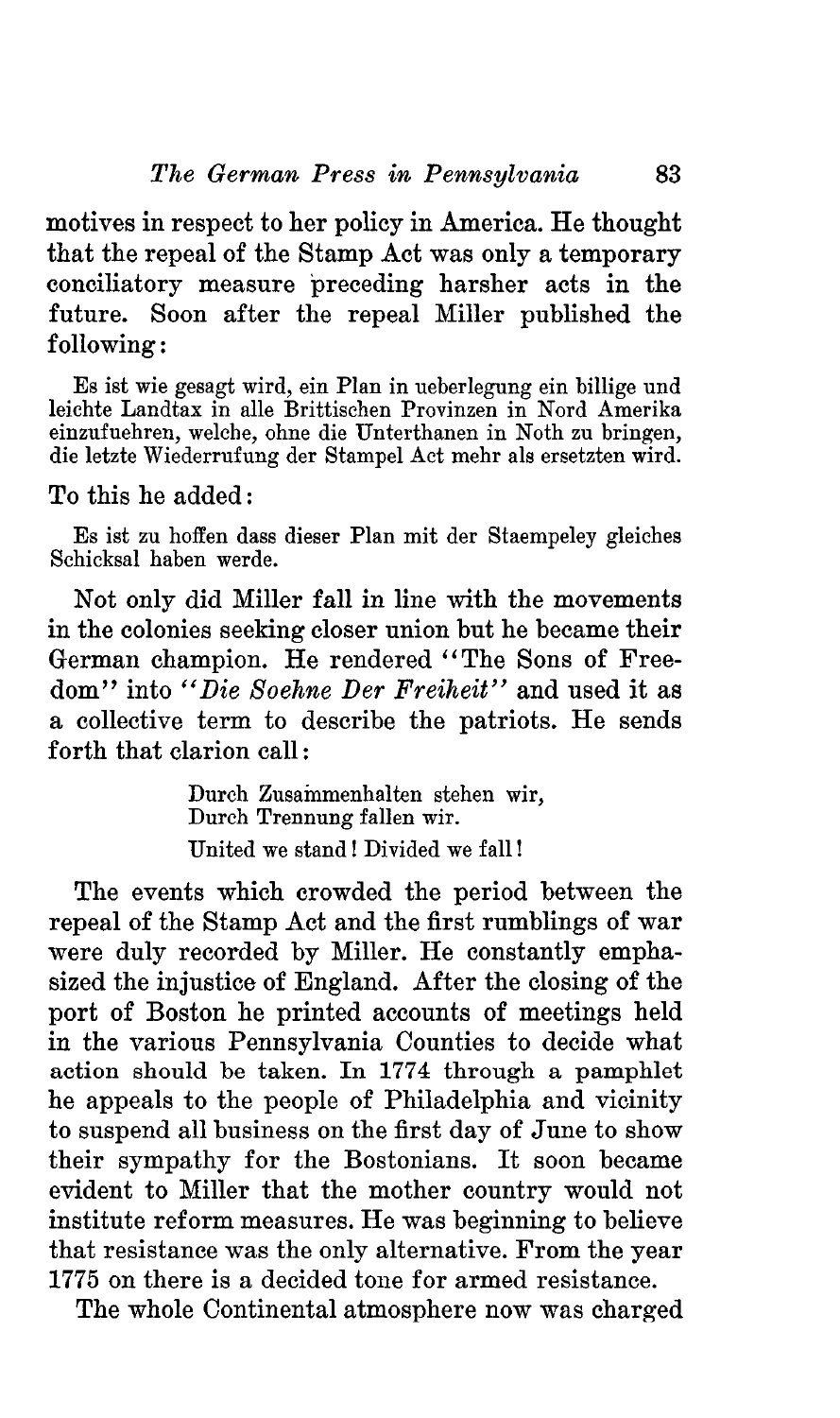with the electric spark of war. The *Staatsbote* was exceptionally outspoken along these lines, saying:

Es ist die Schiildigkeit eines jedem in dieser Provinz, sich gegen dieses Ministeralische vernehmen vurzubereiten, um auf stuendliche Anzeige fertig zu sein, den Congress zu verteidigen.

The phrase *um auf stuendliche Anzeige fertig zu sein* was a translation of *the Minute Men.* In the middle of March the English printer, William Bradford, published a clarion call to arms summing up all the vital issues of the hour. It was translated into German by Miller and printed in his paper. This firebrand was hurled among the Germans from Maine to Georgia. In this same year he published a pamphlet addressed to the Germans of New York and North Carolina informing them what their kinsmen in Pennsylvania were doing for the cause of the patriots. Miller considered the speech which Pitt delivered on the 20th of June, 1775, so important that he published it in German and offered it as a premium to those who paid their subscriptions within one year.

To the *Staatsbote* belongs the honor of having been the first newspaper in America to announce the adoption of the Declaration of Independence. In the largest type which his small shop could muster Miller announced :

Gestern hat der Achtbare Congress diesen vesten Landes die Vereinigten Colonien freye und unabhaengige Staaten erklaeret!

In the issue for July 9, 1776, Miller gives us the best account of the public reading of the Declaration in Philadelphia. He ends it as follows :

After the reading of the Declaration three cheers were given, with the cry, "God bless the Free States of North America". To this sentiment every true friend of these colonies can and will say. Amen!

It is in this issue also that the *first* translation of the Declaration is to be found. One year later Miller gives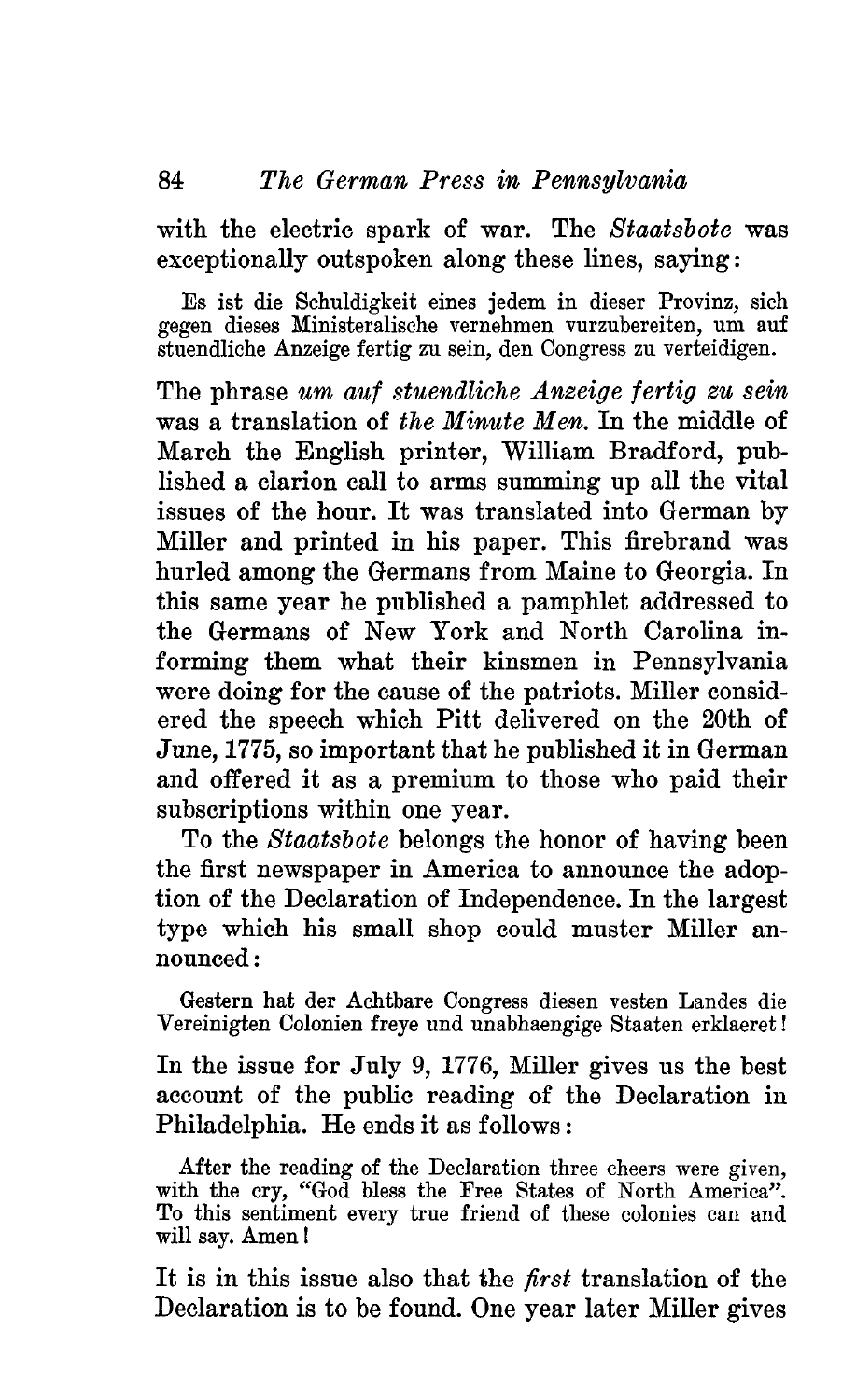us a graphic account of the first anniversary of American Independence. He comments:

So must the fourth of July, that glorious and unforgetable day, be celebrated throughout all America by the sons of freedom from one generation till another, til the end of time, Amen! Amen!!

Miller enthusiastically championed the cause of American Independence. He printed unusually long accounts of the Acts of Continental Congress. He also printed accounts of what the Pennsylvania Germans were doing in the cause of American Independence. He lauds the company of old men in Reading, which contained eighty Germans more than forty years of age and whose leader was ninety-seven years old. He praises the other companies of German militia and laments the circumstances compelling them to take up arms in defense of their new-found liberty.

In the issue for January 15, 1777, Miller prints the following Washington acrostic both in English and in German:

> Witness, ye sons of tyranny's black womb, And see his Excellence victorious come! Serene, majestic, see he gains the field! His heart is tender while his arms are steel'd. Intent on virtue and her cause so fair, Now treats his captive with a parents care! Greatness of soul his very action shows, Thus virtue from celestial bounty flows. Our George, by heav'n, destined to command. Now strike the British yoke with prosp'rous hand!

Miller was one of the most confident of optimists. He could encourage in the darkest hour. While the British threatened Philadelphia he laments that his helper has left him but he rejoices that he has gone into the army. When the British finally did occupy the city Miller was forced to leave. During this period we loose sight of him, but we do know that he printed some pamphlets addressed to the Germans by Continental Congress on borrowed presses in Lancaster and York.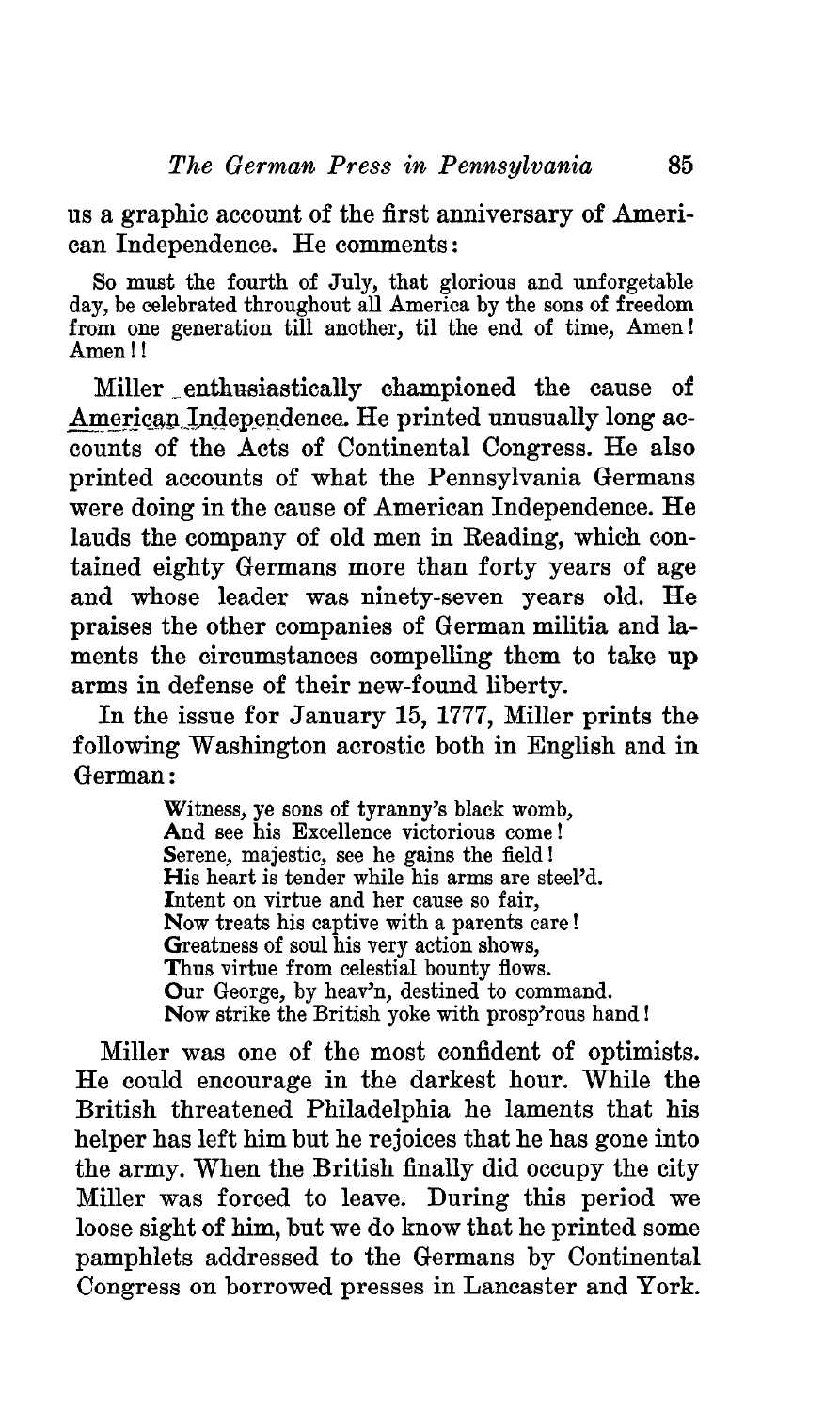Miller's field of journalism was taken over by Franz Bailey of Lancaster who published for the period of the occupation *Das Pennsylvanische Zeitungsblatt.* In his almanac for 1778, Bailey first called Washington *Das Landes Vaters.* His paper contained war news almost exclusively, and in a general way it continued the policy of Miller's *Staatsbote.* A survey of the complete files of his paper would lead us to believe that Miller translated many of the proclamations which both Congress and the Army addressed to the country. The editor, however, did not have the fire and the zeal that we know to be Heinrich Miller.

Miller returned to Philadelphia on the heels of the happy American Army and upon his arrival he found his presses in very bad shape. He says in a letter printed in another newspaper that General Howe presented the presses to Christopher Saur II, on the belief *that Benjamin Franklin was the backer of the Staatsbote.* Even though Miller was content to continue the publication of his celebrated newspaper, times were bad and he worked under the difficulty of a broken spirit. He was approaching eighty and he rightly concluded that he deserved a retirement. So after a touching farewell to his readers he retired from his life-long business on the 29th of May, 1779, going to the quiet and peace of the Moravian settlement in Bethlehem where he died in 1782. His apprentices, Steiner and Cist, continued the policies of their master's paper till the turn of the century.

The size of the reading constituency of the *Staatsbote* is hard to estimate accurately, but the list of agents which Miller gives several times shows that it must have had a wide circulation. Not only did these agents live in the German counties of Pennsylvania, but also in Nova Scotia, New York, New Jersey, Delaware, Maryland, Virginia, North Carolina, South Carolina, Georgia, and the West Indies. The list of subscribers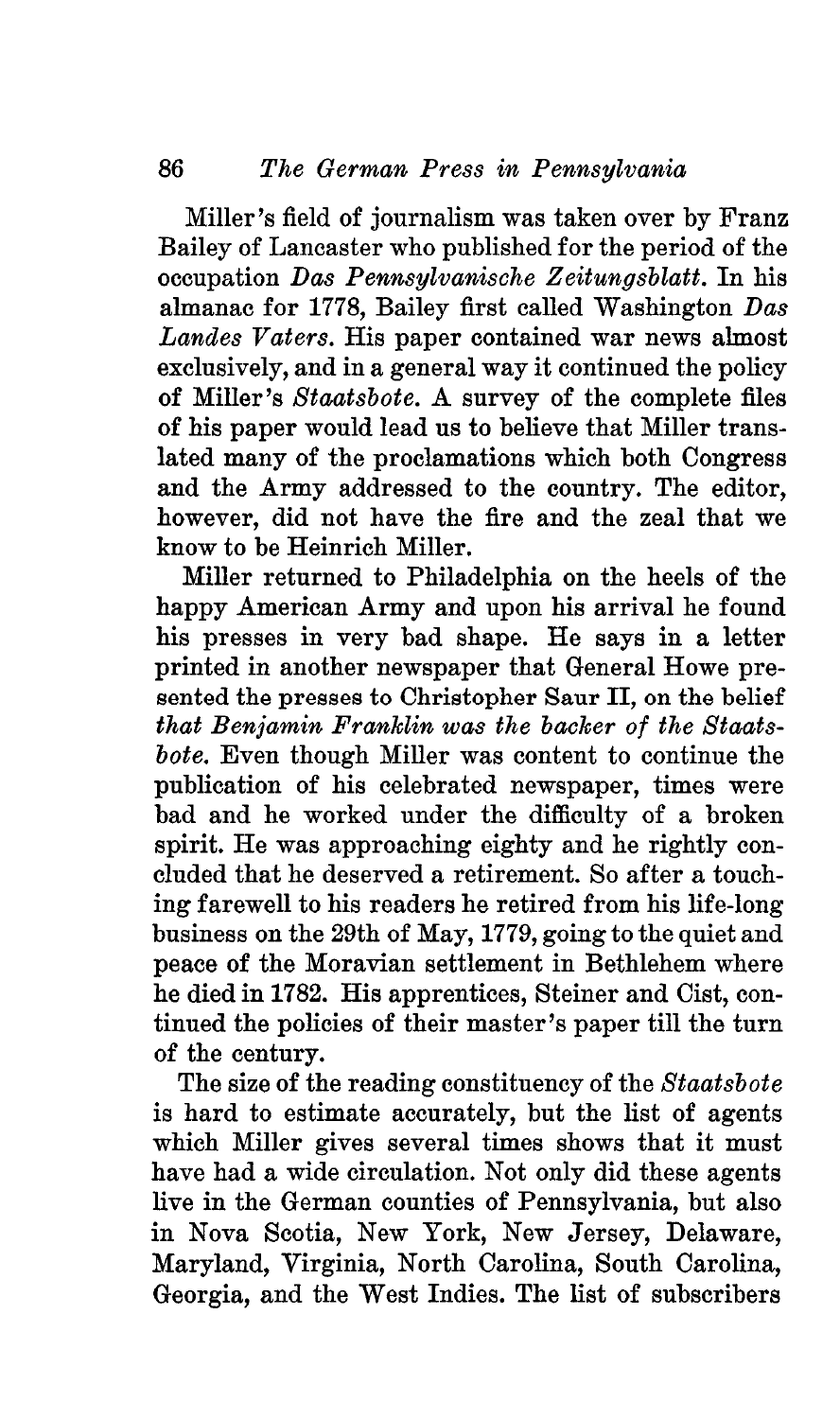to the paper is no longer available, but its circulation may be conservatively estimated at 6500. For those days a constituency extending to all sections of the colonies was unusual! It speaks for the intelligence of the Germans and the calibre of the paper.

What the editor of the *Staatsbote* aimed at is like- *\* wise a matter of historical record. The goal which was uppermost in his mind was the infusion of a truly democratic spirit in his German readers. For the ful-' fillment of this purpose he found the ground already well-prepared; the liberal Germans were ready tinder for Miller's firebrand.

The direct influence of the *Staatsbote* upon the Germans in America cannot be definitely charted. But the part played by the Germans in the sensational drama of freedom is not a matter of conjecture. It is a matter of historical record, for they were a determining factor in the American Eevolution.

The liberal Germans were most assuredly not behind in the movement for American Independence. In fact, just the opposite is the truth, for there are many cases on record where they were the leaders in this movement. The Germans of Mecklenburg County, North Carolina, anticipated the Declaration of Independence by thirteen months. In May, 1775, they offered a resolution in which they said that the colonies *ought to be* absolved from their British allegiance. It may be a mere coincidence but in the early part of that year, it will be remembered, Miller printed a pamphlet addressed to the Germans of New York and *North Carolina* telling them what the Germans in Pennsylvania were doing in the cause of American Independence. In his paper Miller prints an account of these resolutions. In the State of Pennsylvania the Germans organized companies of militia *before 1774,* and were drilling to meet any emergency. In the city of Eeading where Miller's sheet had a wide circulation there were four such companies.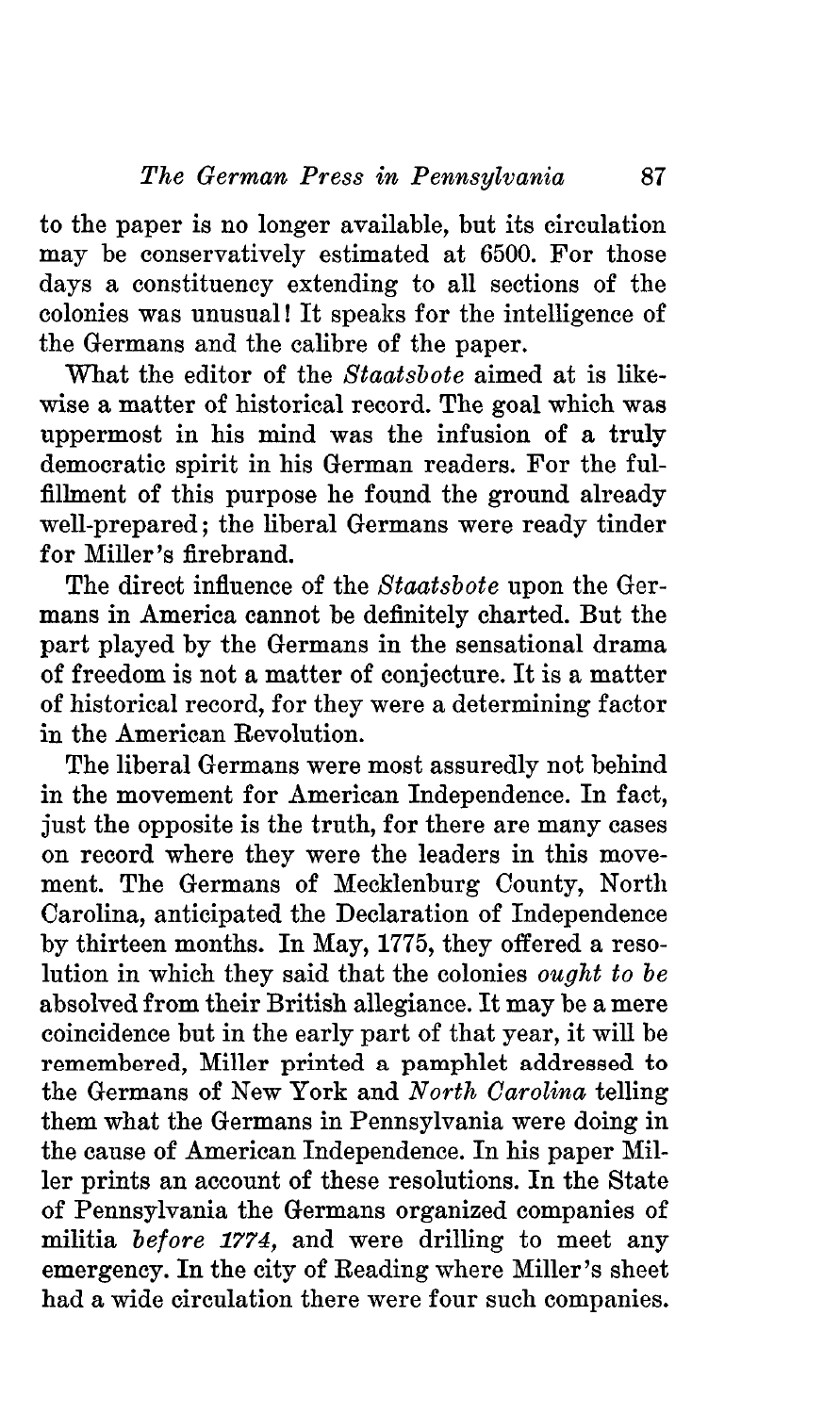It was the representatives of the Germans in Pennsylvania's Provincial Assembly who turned the tide in that province for Independence.

The Germans displayed their patriotic—or as some writers have called it, "rebellious"—spirit in other ways as well. On the 15th of February, 1775, Pastor Helmuth of the Lutheran Church in Lancaster writes that the whole land (he means county) was preparing for war, nearly every man was armed, and the enthusiasm was simply indescribable. If one hundred men were asked for, he continues, far more offered themselves and were angry if they were not taken. In other counties as well was the same spirit manifest, for in a letter to Germany Christopher Schultz, the Schwenkfeld preacher, writes:

Since the first blood was shed by the British you cannot believe what a flame of war spirit like a lightning stroke has set on fire this land. All are armed and in full battle array. In the cities even the little boys form companies and conduct military exercises.

Among the first troops to arrive at Cambridge were companies from York, Lancaster, Berks, and Northampton who had marched five hundred miles to reach their destination. These were soon followed by the Germans from Maryland and Virginia, the latter under Colonel Morgan. As the editors of the *Pennsylvania Archives* say:

The patriotism of Pennsylvania was evinced in the haste with which the companies of Col. Thompson's batallion were filled to overflowing, and the promptitude with which they took up their march to Boston.

The hard life of the frontier not only made the Germans good soldiers but it made them still better fighters. It was a company of Germans who turned the tide at Saratoga—thus making the French Alliance a fact. The Germans from the hills were Morgan's reliance at Cowpens. One writer has said that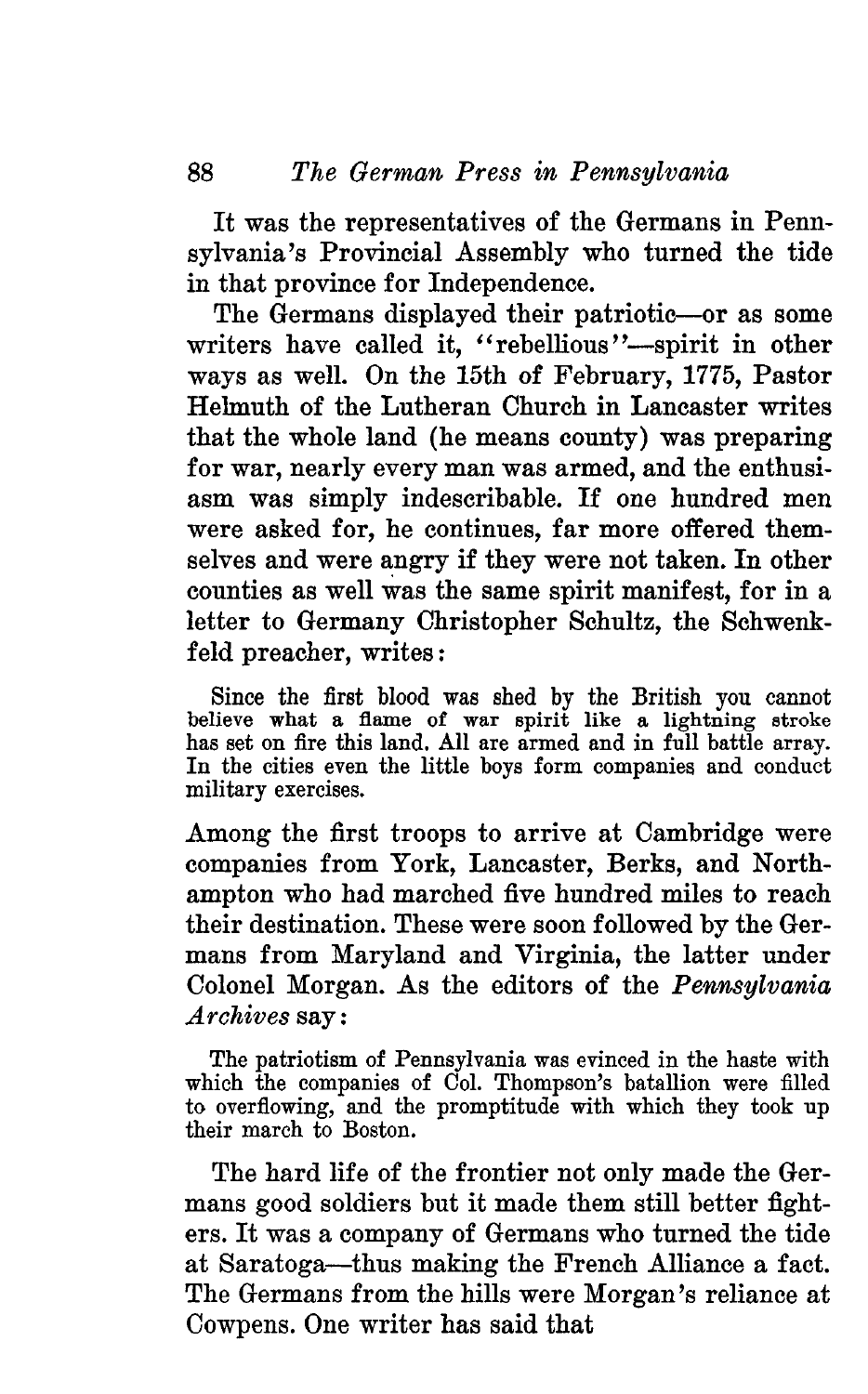Long Island was the Thermopylæ of the American Revolution. and the Pennsylvania Germans were its Spartans.

He forgot to add that Colonel Kichlein was its Leonidas. It was the Germans of Colonel Seigfried's command who covered the rear for Washington's greatest military feat—the advance on Trenton and Princeton, The Germans were the mainstay of General Sullivan on his famous expedition. A British soldier, writing soon after the middle of the war and who is as unbiased a source as we can hope to find, says that the Pennsylvania Germans were

shirt-tail men with their cursed twisted guns—the most fatal widow-orphan-makers in the world.

But it was not in military service alone that the Pennsylvania Germans did their bit, amazing as that "bit" may be. No other country was so situated as the middle counties of Pennsylvania to supply the Continental Army with food and ammunition. This region was the pivot around which all of the battles of the middle states revolved. Its rich valleys were the granary for Washington's little army. The City of Reading was its principle storehouse. Morse's *School Geography,* published in Elizabethtown, New Jersey, in 1789, says:

It was from farms cultivated by these men that the American and French armies were chiefly fed with bread during the late rebellion, and it was from the produce of these farms that the millions of dollars were attained which laid the foundation of the Bank of North America, and which clothed and fed the American Army till the glorious peace of Paris.

The writer, had he been interested, might also have added that their furnaces and forges were an important source of ammunition for the army and that the gunmakers of Berks and Old Northampton were the best of their trade.

Then, too, the Germans in America contributed to the glamorous personnel of the American Eevolution. Michael Hillegas was the first treasurer of Continental